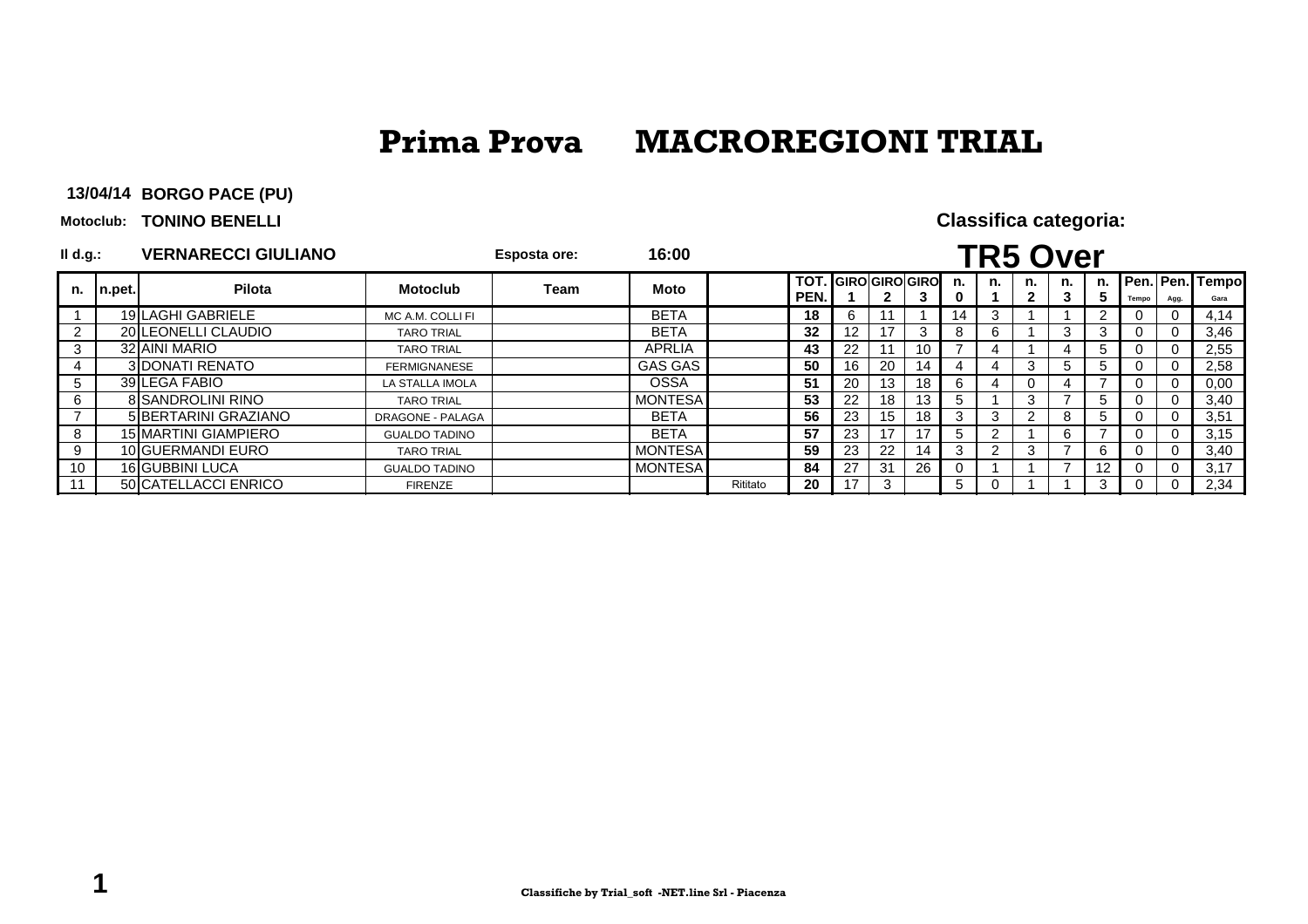**BORGO PACE (PU)13/04/14**

**Motoclub: TONINO BENELLI** 

| II d.g.: |         | <b>VERNARECCI GIULIANO</b>     |                      | <b>Esposta ore:</b> | 16:00          |      |                     |     |    |    |         |    |    |       |      |                         |
|----------|---------|--------------------------------|----------------------|---------------------|----------------|------|---------------------|-----|----|----|---------|----|----|-------|------|-------------------------|
| n.       | In.pet. | Pilota                         | <b>Motoclub</b>      | Team                | <b>Moto</b>    | PEN. | TOT. GIRO GIRO GIRO |     |    | n. | n.<br>◠ | n. | n. | Tempo | Agg. | Pen. Pen. Tempo<br>Gara |
|          |         | 44 GAUDENZI MATTEO             | <b>GUALDO TADINO</b> |                     | <b>GAS GAS</b> |      |                     |     |    |    |         |    |    |       |      | 4,14                    |
|          |         | 14 CESARINI MIRKO              | <b>GUALDO TADINO</b> |                     | GAS GAS        | 51   | 19                  | 23  |    |    |         | b  |    |       |      | 3,19                    |
|          |         | 45 COSTARELLI DANIELE          | <b>GUALDO TADINO</b> |                     | <b>BETA</b>    | 53   |                     | 18  | 14 |    |         | 9  |    |       |      | 4,26                    |
|          |         | 51 CATELLACCI VON HOCHB ZENO A | <b>FIRENZE</b>       |                     | <b>BETA</b>    | 70   | 24                  | 23  | 23 |    |         | ັ  |    |       |      | 3,37                    |
|          |         | 53 DI GIROLAMO DAVIDE          | <b>VALSAVIO</b>      |                     | SCHERCO        | 75   |                     | -27 |    |    |         |    | U  |       |      | 4,05                    |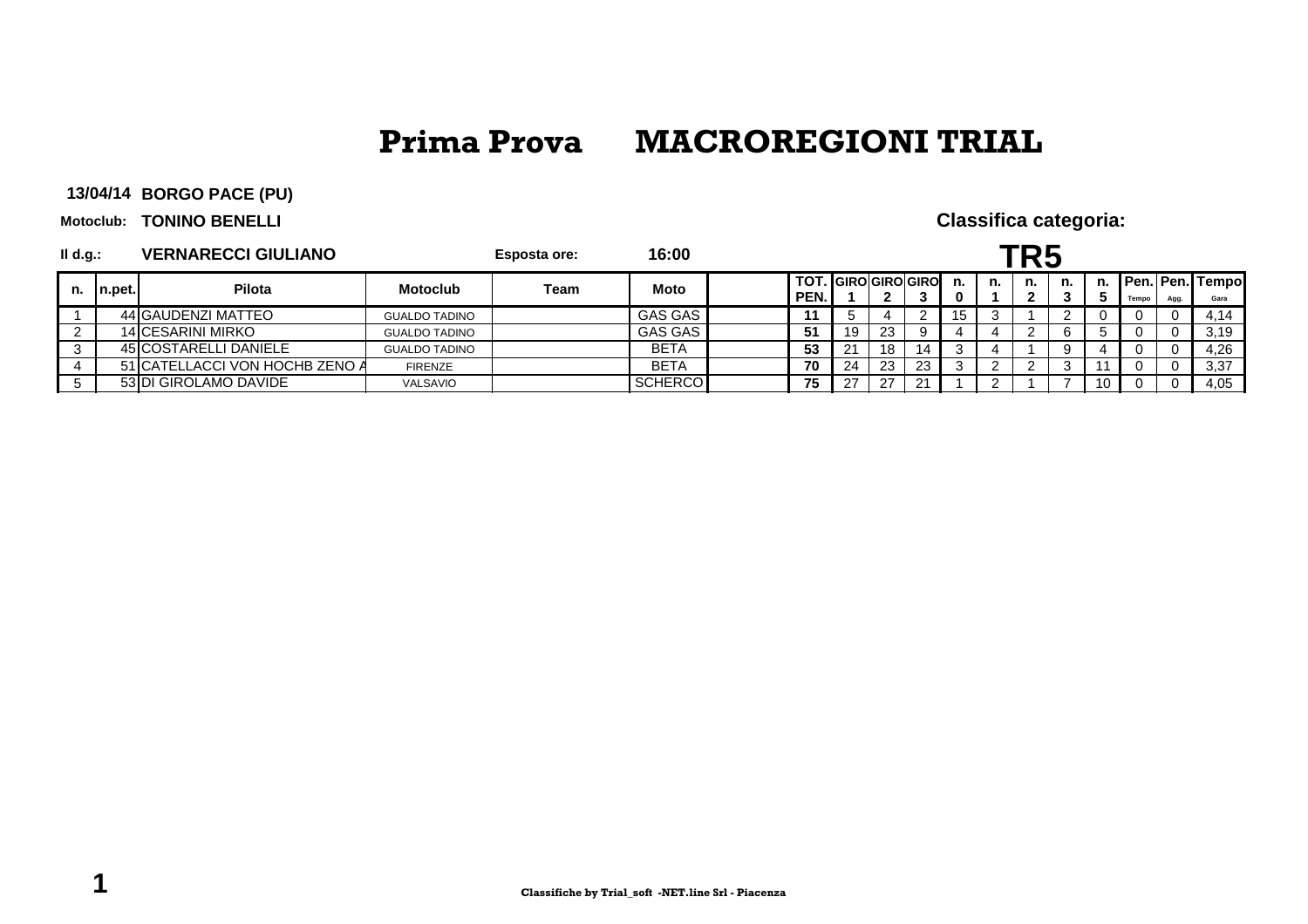**BORGO PACE (PU)13/04/14**

**Motoclub: TONINO BENELLI** 

| $I$ l d.g.:    |           | <b>VERNARECCI GIULIANO</b>  |                        | Esposta ore: | 16:00          |                    |                 |                       |    |    |    | <b>TR4 Over</b> |         |        |       |          |                         |
|----------------|-----------|-----------------------------|------------------------|--------------|----------------|--------------------|-----------------|-----------------------|----|----|----|-----------------|---------|--------|-------|----------|-------------------------|
| n.             | $n.$ pet. | Pilota                      | <b>Motoclub</b>        | Team         | <b>Moto</b>    | <b>TOT</b><br>PEN. |                 | <b>GIRO GIRO GIRO</b> |    | n. | n. | n.              | n.<br>3 | n.     | Tempo | Agg.     | Pen. Pen. Tempo<br>Gara |
|                |           | 34 MARRANCI MARCO           | <b>FIRENZE</b>         |              | <b>SCHERCO</b> | 9                  | 5.              | 2                     | 2  | 15 | 4  |                 |         |        |       | $\Omega$ | 4,07                    |
| $\overline{2}$ |           | 40 CASADIO MARCO            | LA STALLA IMOLA        |              | <b>BETA</b>    | 16                 | 6               | 6                     | 4  | 14 | 3  |                 |         |        |       | $\Omega$ | 4,04                    |
| 3              |           | <b>33 VERNIANI SILVERIO</b> | <b>ALEF</b>            |              | <b>GAS GAS</b> | 17                 | 6               | 3                     | 8  | 15 |    |                 | 3       |        |       | $\Omega$ | 4,08                    |
| 4              |           | 48 TRIPPI PAOLO             | A.M. ARETINA           |              | <b>BETA</b>    | 22                 | 14              | 5                     | 3  | 12 | 3  |                 | 4       |        |       | $\Omega$ | 3,35                    |
| 5              |           | 12 TONNINI CLAUDIO          | TRE TORRI - FIOR       |              | <b>SCHERCO</b> | 23                 | 8               |                       |    | 12 | 3  | 2               |         |        |       | $\Omega$ | 4,11                    |
| 6              |           | 31 SEMERARO DANIELE         | <b>TARO TRIAL</b>      |              | <b>MONTESA</b> | 23                 | 10 <sup>1</sup> | 5                     | 8  | 2  | 2  | っ               |         |        |       | $\Omega$ | 2,49                    |
|                |           | 4 MASELLI ROBERTO           | LA STALLA IMOLA        |              | <b>MONTESA</b> | 27                 | 19              | 5                     | 3  |    | 3  |                 |         |        |       | $\Omega$ | 2,46                    |
| 8              |           | 17 ANASTASI DANIELE         | <b>GUALDO TADINO</b>   |              | GAS GAS        | 27                 | 13              | 5                     | 9  |    | 5  | $\Omega$        |         | 2      |       | $\Omega$ | 3,38                    |
| 9              |           | 2 TOCCACIELI TIZIANO        | <b>FERMIGNANESE</b>    |              | GAS GAS        | 32                 | 18              | 8                     | 6  | 8  | 3  | 5               | 3       |        |       | $\Omega$ | 3,43                    |
| 10             |           | 9 GORGOLINI GIULIANO        | T. BENELLI - S.A       |              | <b>OSSA</b>    | 35                 | 11              | 19                    | 5  |    | 6  | 3               |         |        |       | $\Omega$ | 3,39                    |
| 11             |           | 41 FONTANA ALESSIO          | LA STALLA IMOLA        |              | <b>BETA</b>    | 46                 | 22              |                       |    |    | 2  | 2               | 5       | ÷.     |       | $\Omega$ | 4,05                    |
| 12             |           | 47 PERLA MAURO              | <b>TARO TRIAL</b>      |              | <b>BETA</b>    | 49                 | 21              | 14                    | 14 |    | 2  |                 | 5       | $\sim$ |       | $\Omega$ | 3,24                    |
| 13             |           | 23 RIDDI SAMUELE            | <b>SPARKS REGGELLO</b> |              | <b>GAS GAS</b> | 53                 | 23              | 16                    | 14 |    | 6  | 2               | 6       | b.     |       | $\Omega$ | 4,09                    |
| 14             |           | 7 ROSSETTI MARCO            | <b>CROSTOLO</b>        |              | <b>SCHERCO</b> | 64                 | 23              | 29                    | 12 | 2  | 2  |                 | 10      |        |       |          | 3,11                    |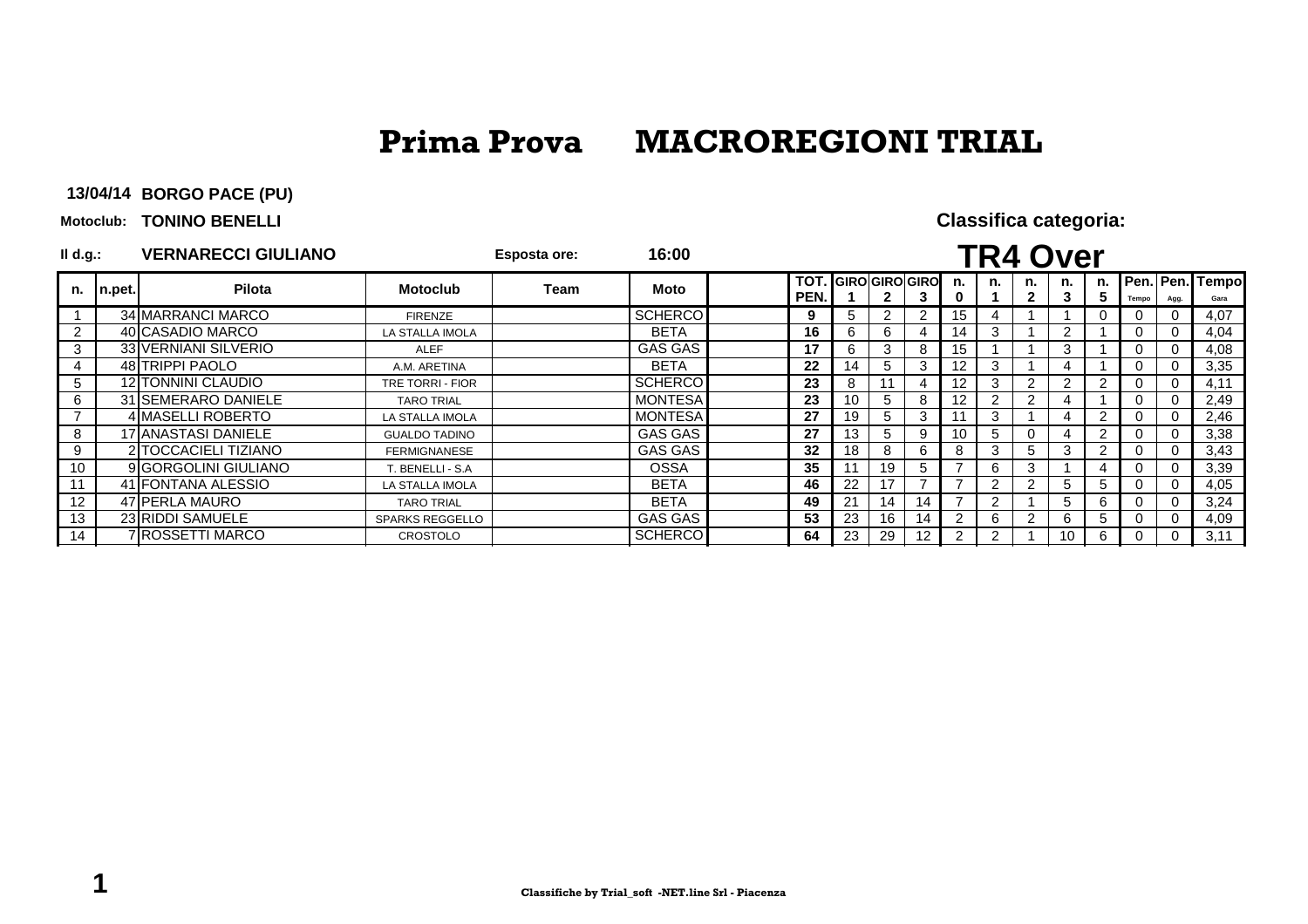**BORGO PACE (PU)13/04/14**

**Motoclub: TONINO BENELLI** 

| II d.g.: |         | <b>VERNARECCI GIULIANO</b> |                      | <b>Esposta ore:</b> | 16:00          |              |    |                    |  |    |    |    |    |    |       |      |                                |
|----------|---------|----------------------------|----------------------|---------------------|----------------|--------------|----|--------------------|--|----|----|----|----|----|-------|------|--------------------------------|
| n.       | In.pet. | Pilota                     | <b>Motoclub</b>      | Team                | <b>Moto</b>    | TOT.<br>PEN. |    | . IGIROIGIROIGIROI |  | n. | n. | n. | n. | n. | Tempo | Agg. | <b>Pen. Pen. Tempo</b><br>Gara |
|          |         | 25 GENNAIOLI MIRKO         | FERMIGNANESE         |                     | BETA           | 32           | 14 |                    |  |    |    |    |    |    |       |      | 3.42                           |
|          |         | 21 LEONELLI LUCA           | <b>TARO TRIAL</b>    |                     | <b>BETA</b>    | 42           | 16 | 14                 |  |    |    |    |    |    |       |      | 3,23                           |
|          |         | 46 MORICONI GABRIELE       | <b>GUALDO TADINO</b> |                     | <b>GAS GAS</b> | 48           | つつ | 20                 |  |    |    |    |    |    |       |      | 3.51                           |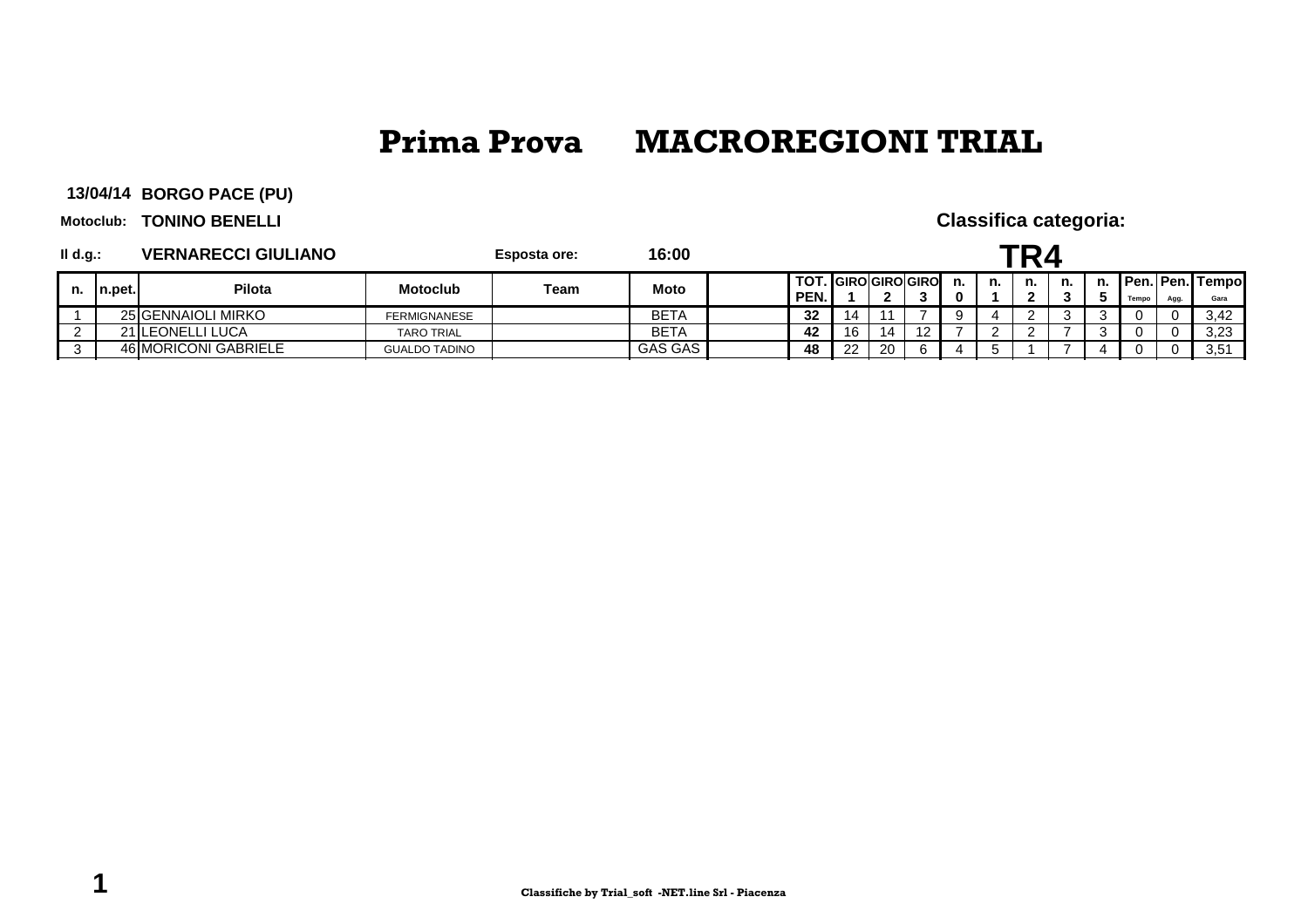**BORGO PACE (PU)13/04/14**

**Motoclub: TONINO BENELLI** 

| $II$ d.g.: |        | <b>VERNARECCI GIULIANO</b> |                      | <b>Esposta ore:</b> | 16:00       |      |                              |     |         |    |    | <b>TR3 Over</b> |    |       |      |                         |
|------------|--------|----------------------------|----------------------|---------------------|-------------|------|------------------------------|-----|---------|----|----|-----------------|----|-------|------|-------------------------|
| n.         | n.pet. | Pilota                     | <b>Motoclub</b>      | Team                | <b>Moto</b> | PEN. | <b>TOT. IGIROIGIROIGIROI</b> | 3   | n.<br>0 | n. | n. | n.              | n. | Tempo | Agg. | Pen. Pen. Tempo<br>Gara |
|            |        | 43 GASCO FILIPPO           | <b>GUALDO TADINO</b> |                     | <b>BETA</b> | 23   | 13                           |     | 13      | 3  |    |                 |    |       |      | 3,46                    |
|            |        | 27 FAZI MARCELLO           | <b>GUALDO TADINO</b> |                     | GAS GAS     | 34   | 14                           |     |         |    |    |                 |    |       |      | 3,48                    |
|            |        | 49 GIOVACCHINI IVAN        | <b>SAN PIERO</b>     |                     | <b>OSSA</b> | 36   | 14<br>14                     |     |         |    |    |                 |    |       |      | 3,41                    |
| 4          |        | 26 CAPUCCI SIMONE          | <b>FERMIGNANESE</b>  |                     | <b>OSSA</b> | 48   | 15<br>16                     | 17  | 6       |    |    |                 |    |       |      | 4,03                    |
| 5          |        | 28 DINI EMANUELE           | BENELLI - S.A        |                     | GAS GAS     | 58   | 23                           | 18  |         |    |    |                 |    |       |      | 3,56                    |
| 6          |        | 29 FAGGIOLINI EMILIANO     | . BENELLI - S.A      |                     | <b>BETA</b> | 60   | 22<br>25                     | 13  |         |    |    |                 |    |       |      | 4,04                    |
|            |        | 22 DOLCI FABRIZIO          | <b>GUALDO TADINO</b> |                     | GAS GAS     | -61  | 22<br>2 <sup>1</sup>         | 18  |         | ົ  | 3  |                 |    |       |      | 4,09                    |
|            |        | 52 OTTONI TIZIANO          | CROSTOLO             |                     | GAS GAS     | 76   | 24<br>29                     | -23 |         |    | 3  | 10              |    |       |      | 3,21                    |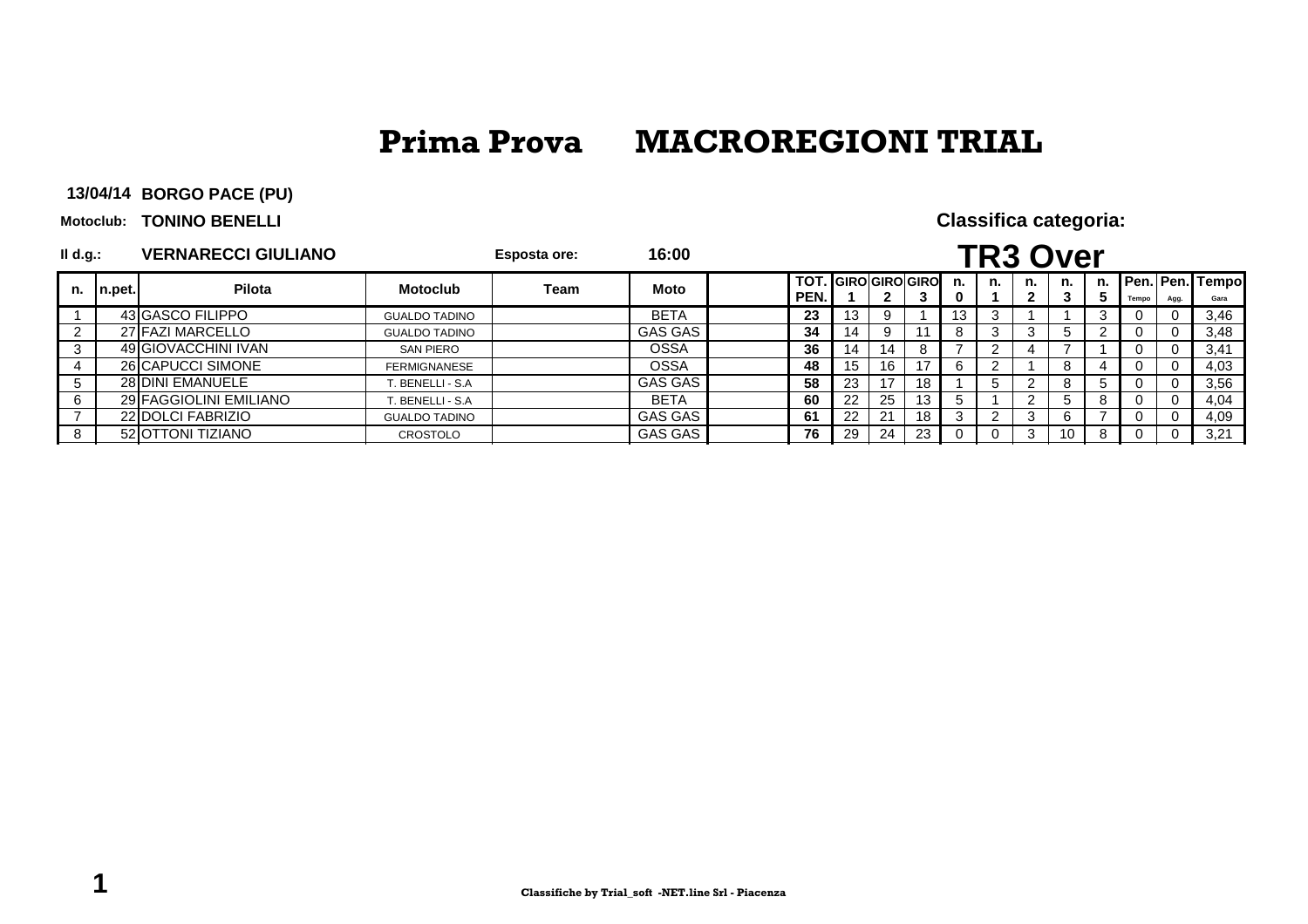**BORGO PACE (PU)13/04/14**

**Motoclub: TONINO BENELLI** 

| II d.g.:     |        | <b>VERNARECCI GIULIANO</b>  |                             | Esposta ore: | 16:00       |              |                   |              |                    |     |         | <b>FR3</b> |     |          |      |                             |
|--------------|--------|-----------------------------|-----------------------------|--------------|-------------|--------------|-------------------|--------------|--------------------|-----|---------|------------|-----|----------|------|-----------------------------|
| n.           | n.pet. | Pilota                      | <b>Motoclub</b>             | Team         | Moto        | TOT.<br>PEN. |                   | $\mathbf{2}$ | . IGIROIGIROIGIROI | n.  | n.      | n.<br>2    | n.  | Tempo    | Agg. | n. Pen. Pen. Tempol<br>Gara |
|              |        | 42 GASCO GIACOMO            | <b>GUALDO TADINO</b>        |              | <b>BETA</b> | 13           |                   |              |                    | 15. |         |            |     |          |      | 3,34                        |
|              |        | 38 TURRIONI ALEX            | FUORIGIRI 2001              |              | GAS GAS     | 23           |                   |              |                    |     |         |            |     |          |      | 4,02                        |
| 3            |        | 30 FIORINI STEFANO          | <b>TARO TRIAL</b>           |              | <b>BETA</b> | 28           |                   | 8            |                    |     | $\cdot$ |            |     |          |      | 3,41                        |
| 4            |        | 37 NOTARI GABRIELE          | TRIAL GAS E FRIZ            |              | GAS GAS     | 40           | 12                | 15           | 13                 |     |         |            |     | $\Omega$ |      | 4,05                        |
| $\mathbf{p}$ |        | 6 TOMASSINI DAVID           | FUORIGIRI 2001              |              | GAS GAS     | 49           | 21                | 16           |                    |     |         |            | 10  |          |      | 4.12                        |
| 6            |        | 24 PASQUALI FRANCESCO       | <b>CURVE&amp;TORNANTI G</b> |              | <b>OSSA</b> | 49           | $12 \overline{ }$ | 23           | 14                 |     |         |            |     |          |      | 3,41                        |
|              |        | <b>13 VIGNAROLI MICHAEL</b> | TRE TORRI - FIOR            |              | JTG.        | 51           | 17                | 16           | 18                 |     |         |            | 10  |          |      | 3.47                        |
| -8           |        | 36 FIORONI FRANCESCO        | TRIAL GAS E FRIZ            |              | GAS GAS     | 59           | 24                | 18           |                    |     |         |            | -10 |          |      | 4,05                        |
| 9            |        | 35 FIORONI FEDERICO         | TRIAL GAS E FRIZ            |              | GAS GAS     | 66           | 23                | 21           | 22                 |     |         | 3          |     |          |      | 3,39                        |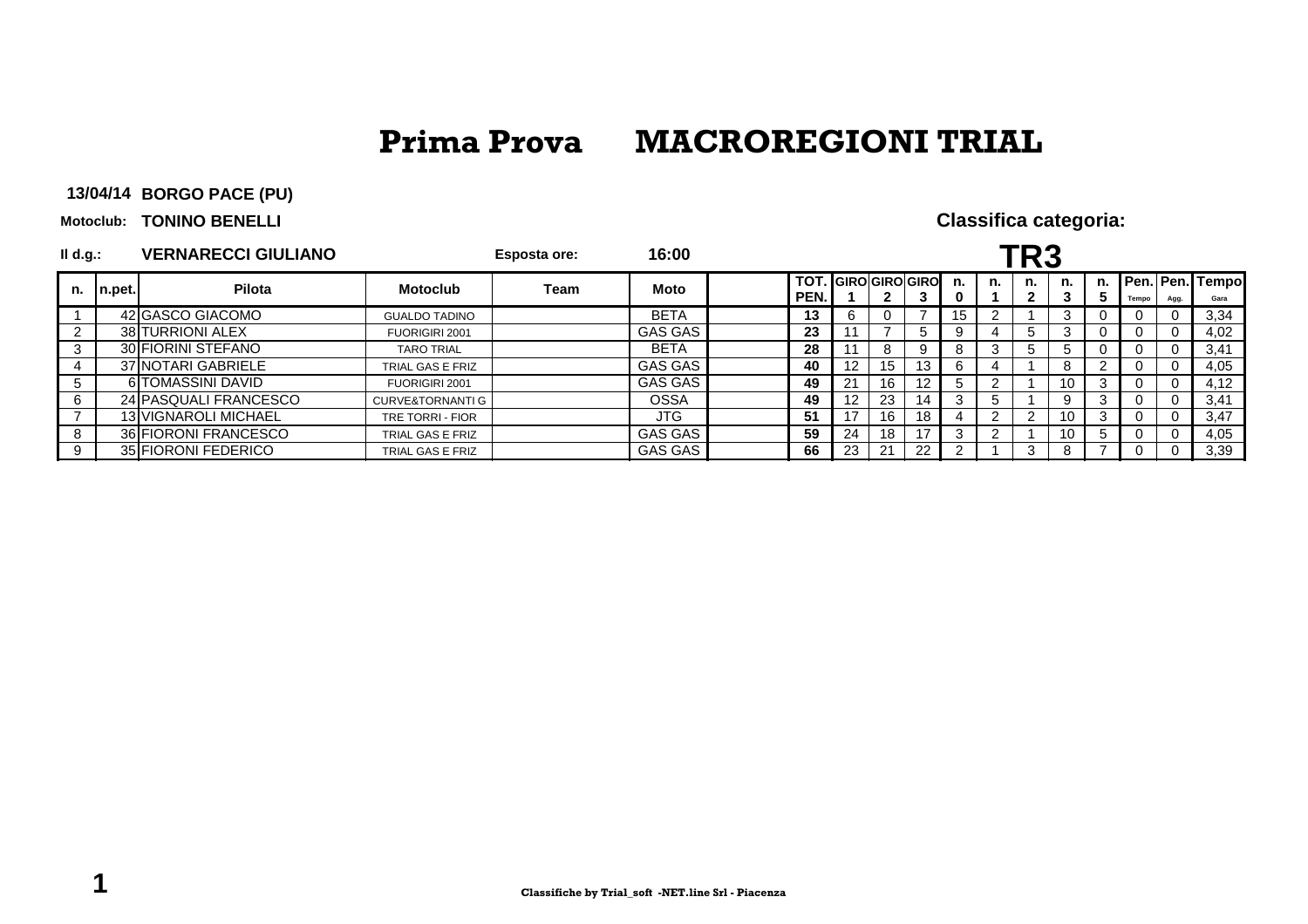**BORGO PACE (PU)13/04/14**

**Motoclub: TONINO BENELLI** 

| II d.g.: |         | <b>VERNARECCI GIULIANO</b>  |                  | Esposta ore: | 16:00       |  |              |          |    |                    |    |    |                          |    |                           |      |               |
|----------|---------|-----------------------------|------------------|--------------|-------------|--|--------------|----------|----|--------------------|----|----|--------------------------|----|---------------------------|------|---------------|
| n.       | In.pet. | <b>Pilota</b>               | <b>Motoclub</b>  | Team         | <b>Moto</b> |  | TO1.<br>PEN. |          |    | . IGIROIGIROIGIROI | ш. | n. | n.<br>$\mathbf{\hat{a}}$ | n. | <b>Pen. Pen.</b><br>Tempo | Agg. | Tempo<br>Gara |
|          |         | <b>TOMMASO</b><br>18 ILAGHI | MC A.M. COLLI FI |              | <b>BETA</b> |  | CA.          | $\Omega$ | 24 | 16                 |    |    |                          |    |                           |      | 4.21          |